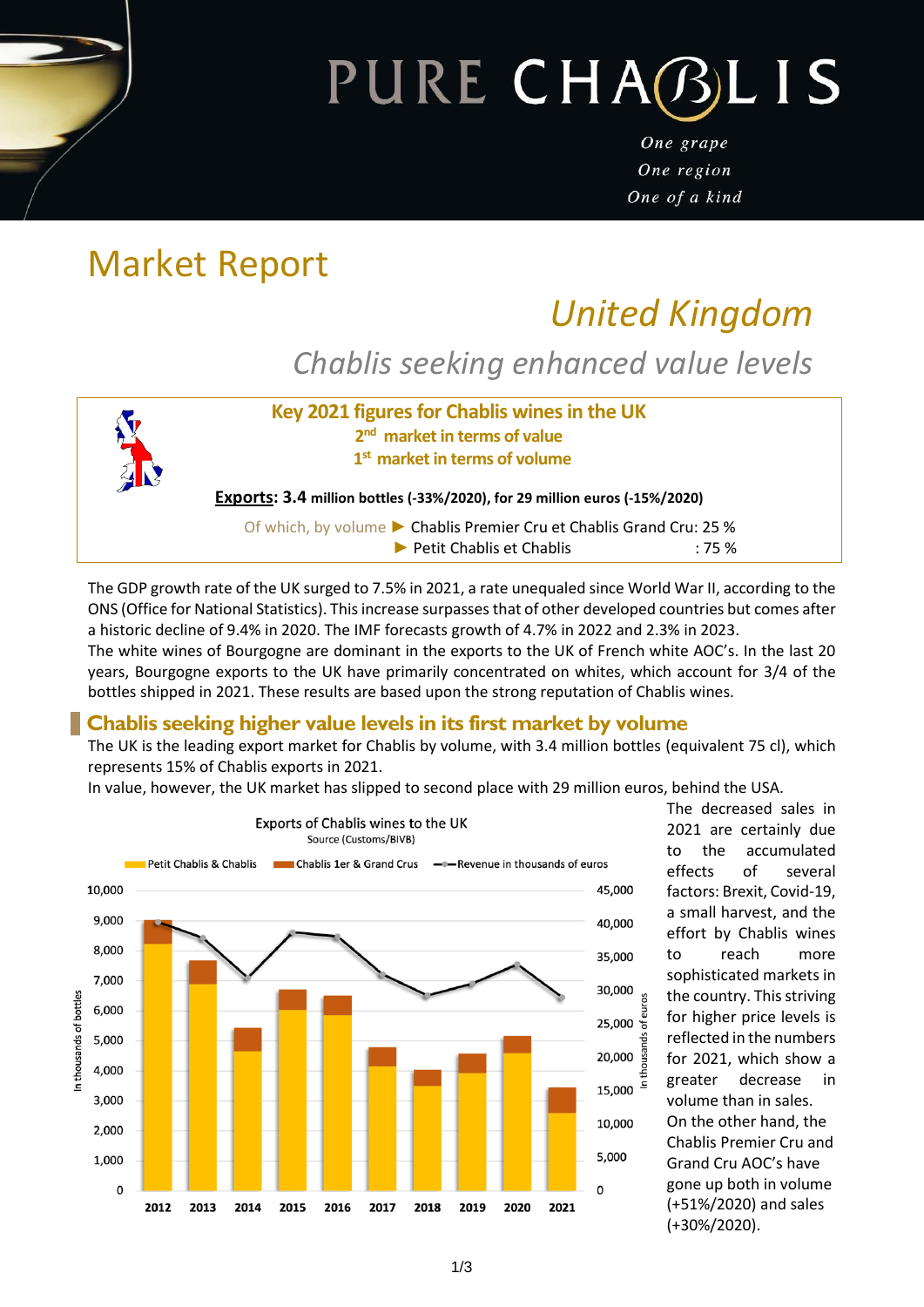# **Exports of Bourgogne wines led by Chablis**

Importance of Chablis wines in Bourgogne white wine exports to

### the UK in 2021 (source: Customs) Other Villages, 1er Crus & Grands Crus 31% **Bourgogne & Mâcon Regional AOCS** 43% **Petit Chablis & Chablis**  $20%$ Chablis 1er & **Grand Crus** 6%

Sales of white Bourgogne are quite dominant in the UK. They account for 77% of all bottles shipped in 2021, the equivalent of 13 million bottles for 113.8 million euros.

These exports **rest upon the reputation of Chablis wines, which account for 26% by volume and sales of white Bourgogne exports,** and 20.5% of the volume of all Bourgogne wines shipped to the country. According to a study by Wine Intelligencer (December 2021), Chablis wines rank 7th in the top 20 best-known and most-purchased wine regions. This is unsurprising in a country which appreciates Chardonnay and places Bourgogne 4th in the same top 20 of bestknown wine regions.

## **Bourgogne wines are present in all distribution channels**

#### **In supermarkets**

In 2021, the Bourgogne region sold 6.554 million bottles of still wine through supermarkets (-8.5%/2020), for a revenue of 66.484 million pounds (-6.4%/2020). Sales of white Bourgogne wines in supermarkets (72% of total Bourgogne wine volume) decreased 16.4% in terms of volume in 2021 (Source: IRI UK). Chablis wine sales also went down in volume by 26% (2021/2020), with an increase of 11% in the selling price in 2021. The Chablis AOC (79% of the volume of Chablis wines) experienced the largest increase in selling price: +12% (2021/2020), attaining the level of £12.36 per bottle, which inevitably led to a decrease in sales volume (-29%) in 2021.

#### **In restaurants**

According to a 2019 survey of 350 London restaurants, Bourgogne wines were in first place in terms of the number of references available per point of sale, with 28 references per location. They were also in first position in terms of white wines available, with 14 references per point of sale.

Chablis appellations were available in 67% of establishments in 2019 and were in first place in terms of global white wine offers (3%).

#### **In wine stores**

The Bourgogne region was in first place, present in 94% of establishments surveyed, an increase of 15% over 2018 (2019 surveys of 50 points of sale).

Bourgogne wines were also in first position in terms of references within the global offer, with wine stores offering an average of 44 different Bourgogne wines.

The Chablis appellation was present in 78% of establishments.

#### **In e-commerce**

In terms of still French wines, the Bourgogne region accounted for the largest share of the offer (8% of references), with a median price of 34£ (2019 survey of 50 online stores).

For white wines, Bourgogne also held the largest share of the offer (11%), competition coming mainly from Marlborough, the Western Cape of South Africa, and South Australia (each 7% of references).

Although Chablis is by far the most widely available Bourgogne appellation (present on 2/3 of sites), the Mâconnais wines are well-represented too, with Mâcon-Villages and Pouilly-Fuissé available on almost half of the websites.